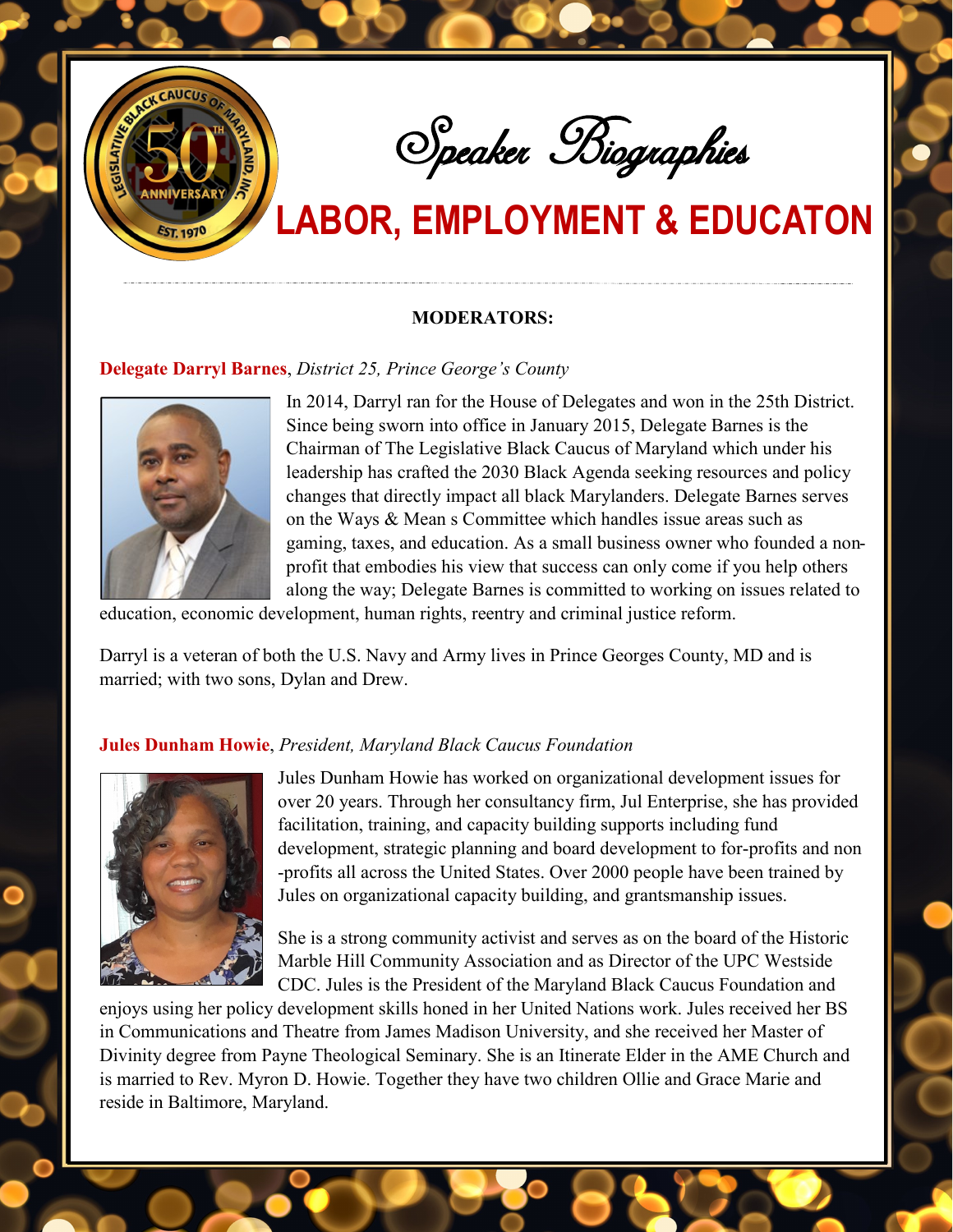

Speaker Biographies

## **LABOR, EMPLOYMENT & EDUCATON**

### **PANELISTS:**

### **Kelly Ann DeCurtis**, *Director of Talent Management for Pepco Holding*



Kelly DeCurtis is the Director of Talent Management for PHI, Kelly is a part of the Human Resources team and she and her team are responsible for the talent management, leadership development, employee and team engagement, DEI engagement, workforce development and cultural strategies for PHI.

Kelly started her career with Vanguard Mutual Fund Company starting in Recruiting and then progressing through various roles finally ending her career at Vanguard as a Six Sigma Green Belt focused on large scale HR cost saving projects and process improvements.

Kelly left Vanguard in 2003 to join Exelon Corp in HR originally supporting the Power organization. After leaving the company for a couple of years, Kelly returned to Exelon in 2010 and went on to have roles in BSC HR and Nuclear. She joined the PHI team in February 2018.

Kelly was a founding board member of the Okehocking Nature Center in Newtown Square, PA and continues to be an active member of the preservation and conservation efforts in her community. Kelly has two fabulous children and one great dog and they can mostly be found outdoors!

**Heather Gramm,** *Senior Director of Strategic Industries and Entrepreneurship, MD Department of Commerce* 



Heather Gramm joined the Maryland Department of Commerce as Senior Director of Strategic Industries and Entrepreneurship in June 2019. In this role, she oversees the development and implementation of the state's efforts to grow the state's strategic industry sectors. In addition, she oversees Commerce's strategic initiatives for entrepreneurship, small business, and workforce development.

Prior to this role, she served as Deputy Director for the Frederick County Office of

Economic Development overseeing the county's business development efforts, including business attraction, retention and expansion, small and minority business development strategies, as well as industrysector development in the county's targeted sectors.

Heather has more than 19 years of experience in municipal, county and state economic development in a variety of roles including business development, community development and downtown revitalization. She earned a B.A. in Business Administration from Hood College and the Certified Economic Developer (CEcD) certification through IEDC. She currently serves as Immediate Past President of the Maryland Economic Development Association (MEDA) Board of Directors.